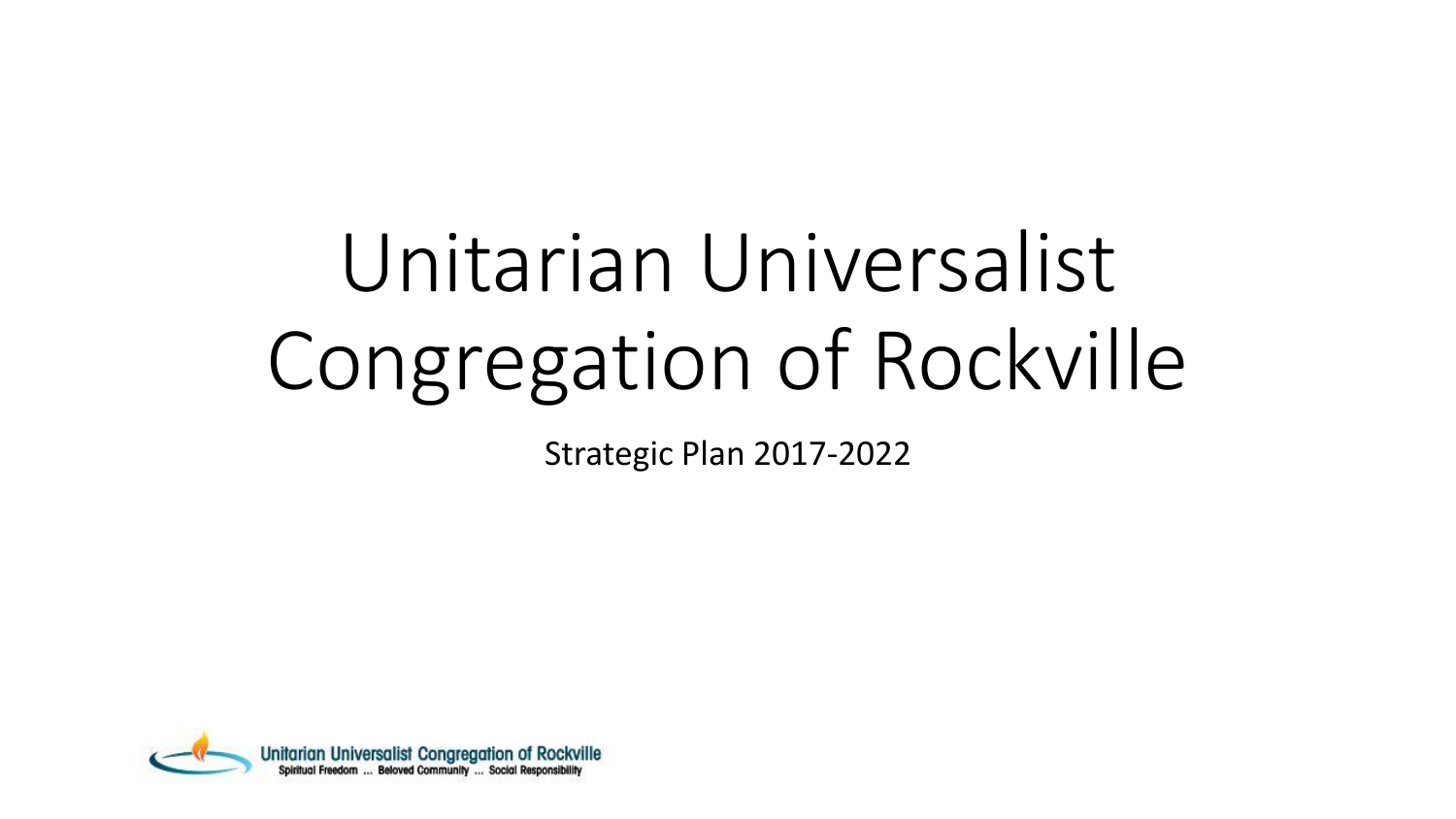#### COMBINED MISSION AND VISION STATEMENT

#### *Practice Courageous Love*

*3 Values*

*Lifelong Spiritual Discovery, Beloved Community A Just World*

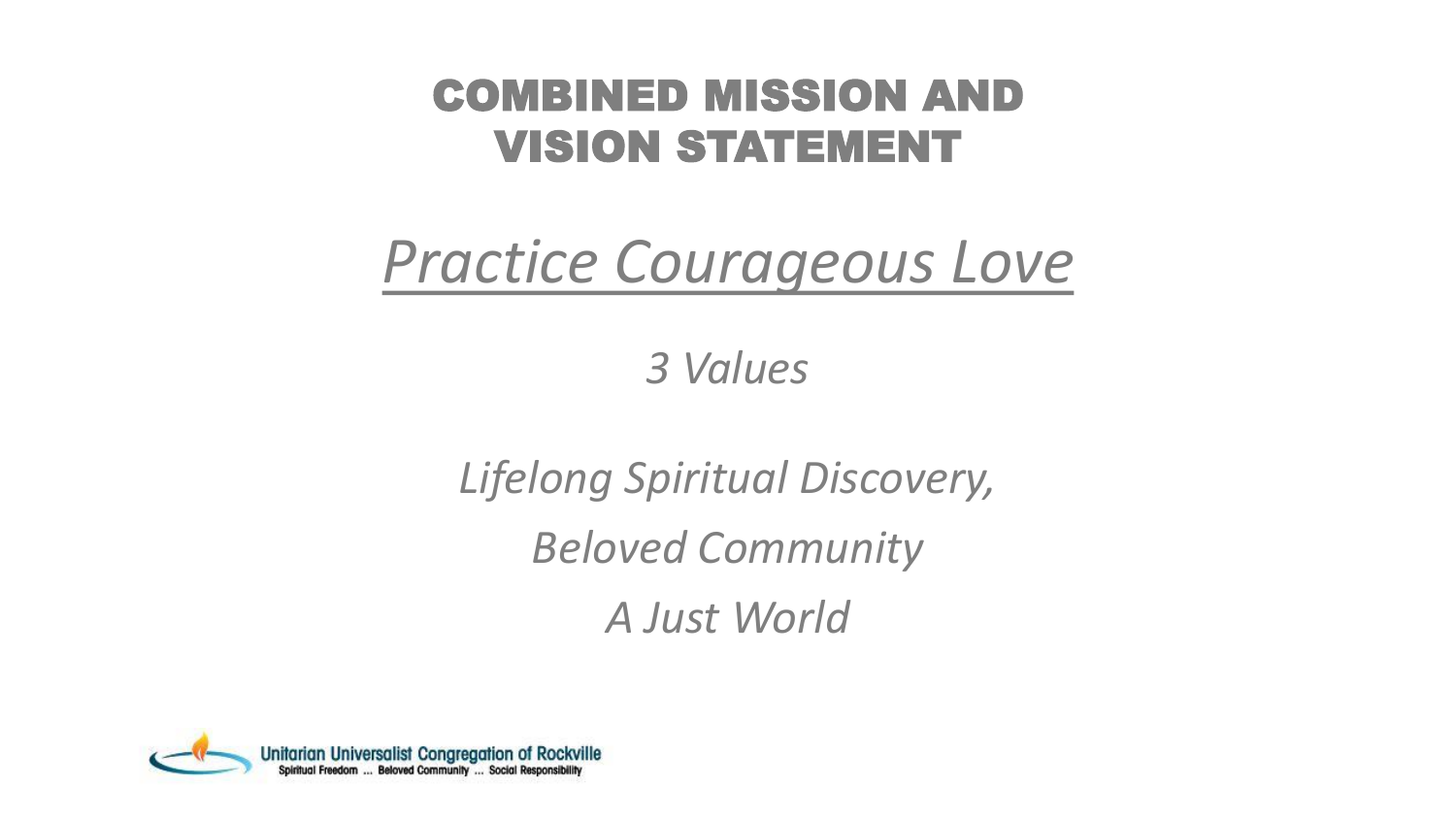### Targets for 2017-2018

- *Transition to 2 services in January 2018*
- *Improve website beginning Sept 2018*
- *Continue Ministerial leadership and enhance lay leadership and participation*
- *Begin groundwork for creating a Stewardship Committee next year*

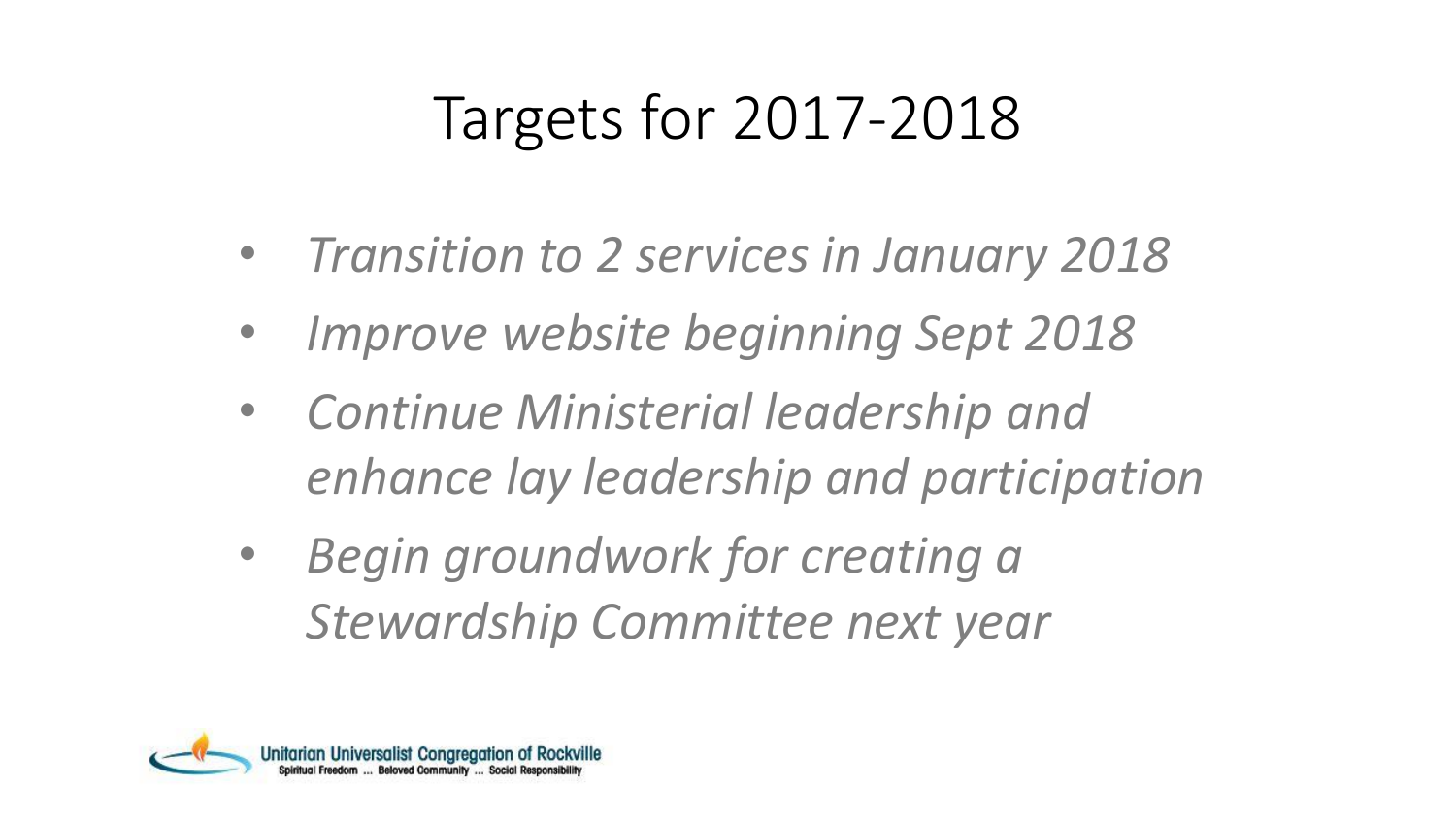# Targets for 2018-2019

- *Revise the Coming of Age program to be more formal and include mentoring across Social Justice areas*
- *Add Small Group Ministry groups*
- *Continue to sponsor Beloved Conversation groups*
- *Develop a Comprehensive Facilities Plan to support the staff and the future needs of UUCR*

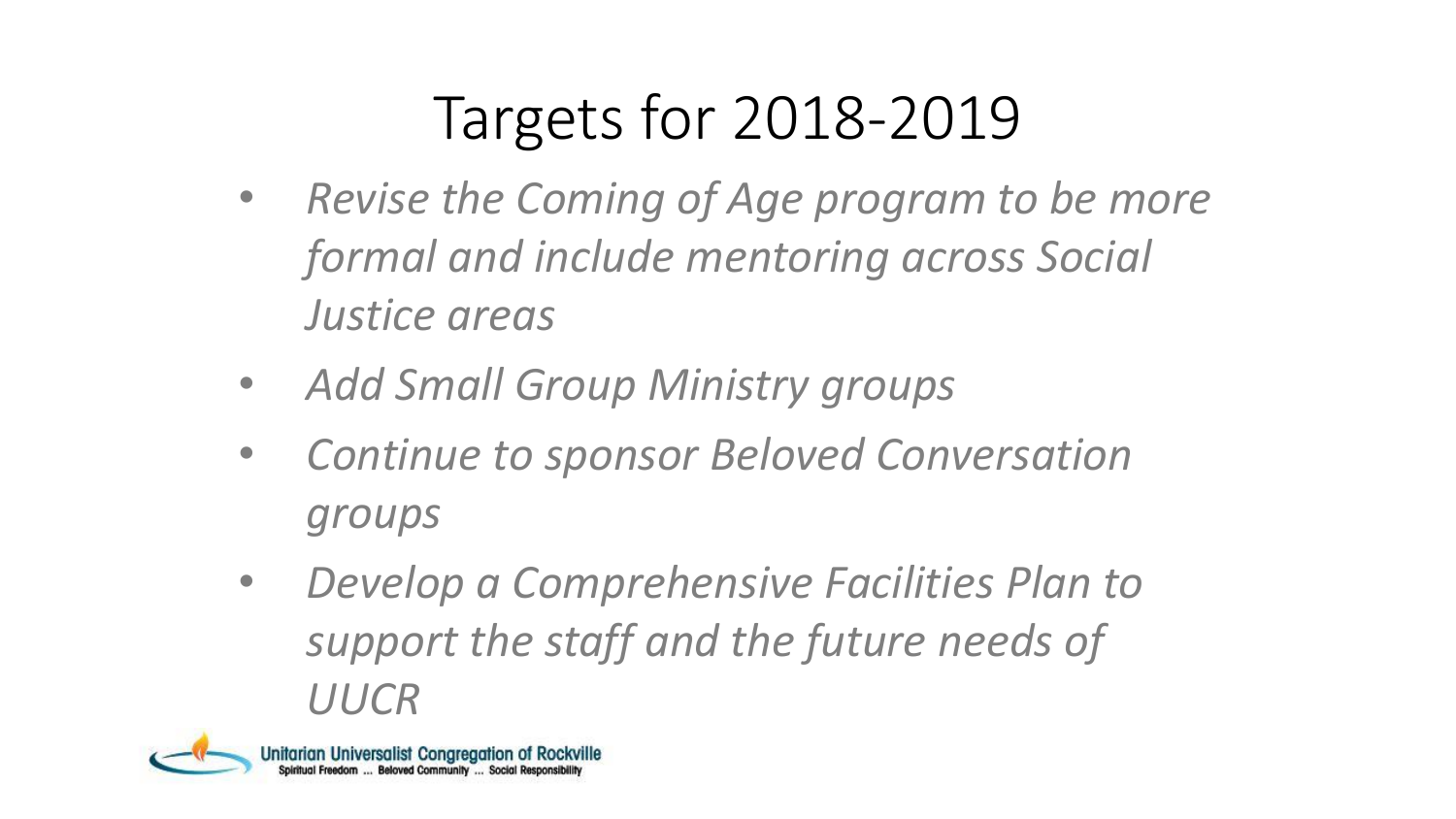# Targets for 2019-2020

- *Expand our Pastoral Care team*
- *Develop a lay leadership recruitment and development plan, including mentoring*
- *Plan a Capital Campaign to begin implementation of Comprehensive Facilities Plan (2018-2019)*
	- *Permanently installed video system*
	- *Dedicated Music Room*
	- *Integration of IT systems*

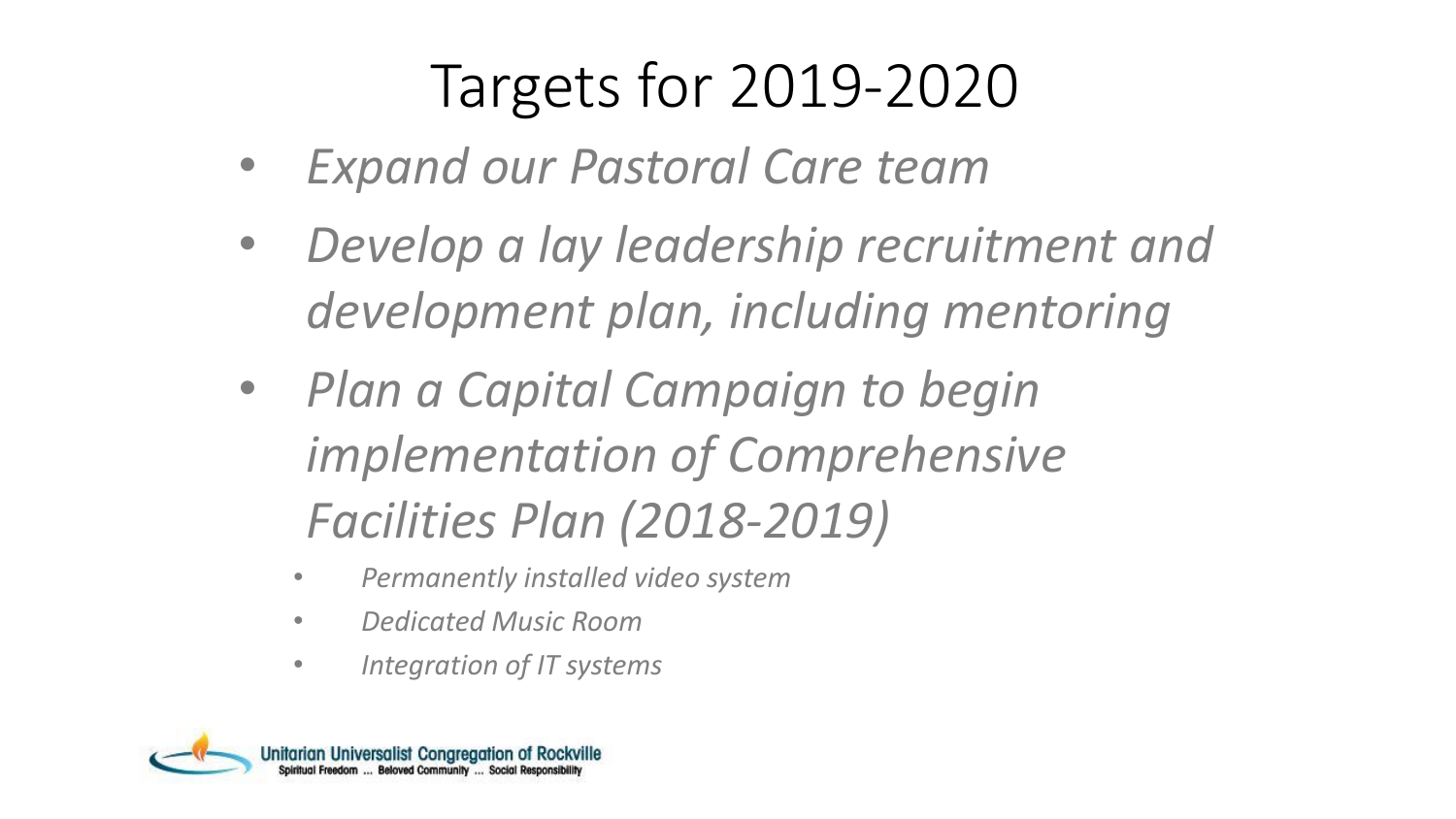### Targets for 2020-2021

- *Deepen and modify current programming to further engage and foster intergenerational relationships*
- *Increase Membership by 25%*
- *Implement lay leadership recruitment and development plan*